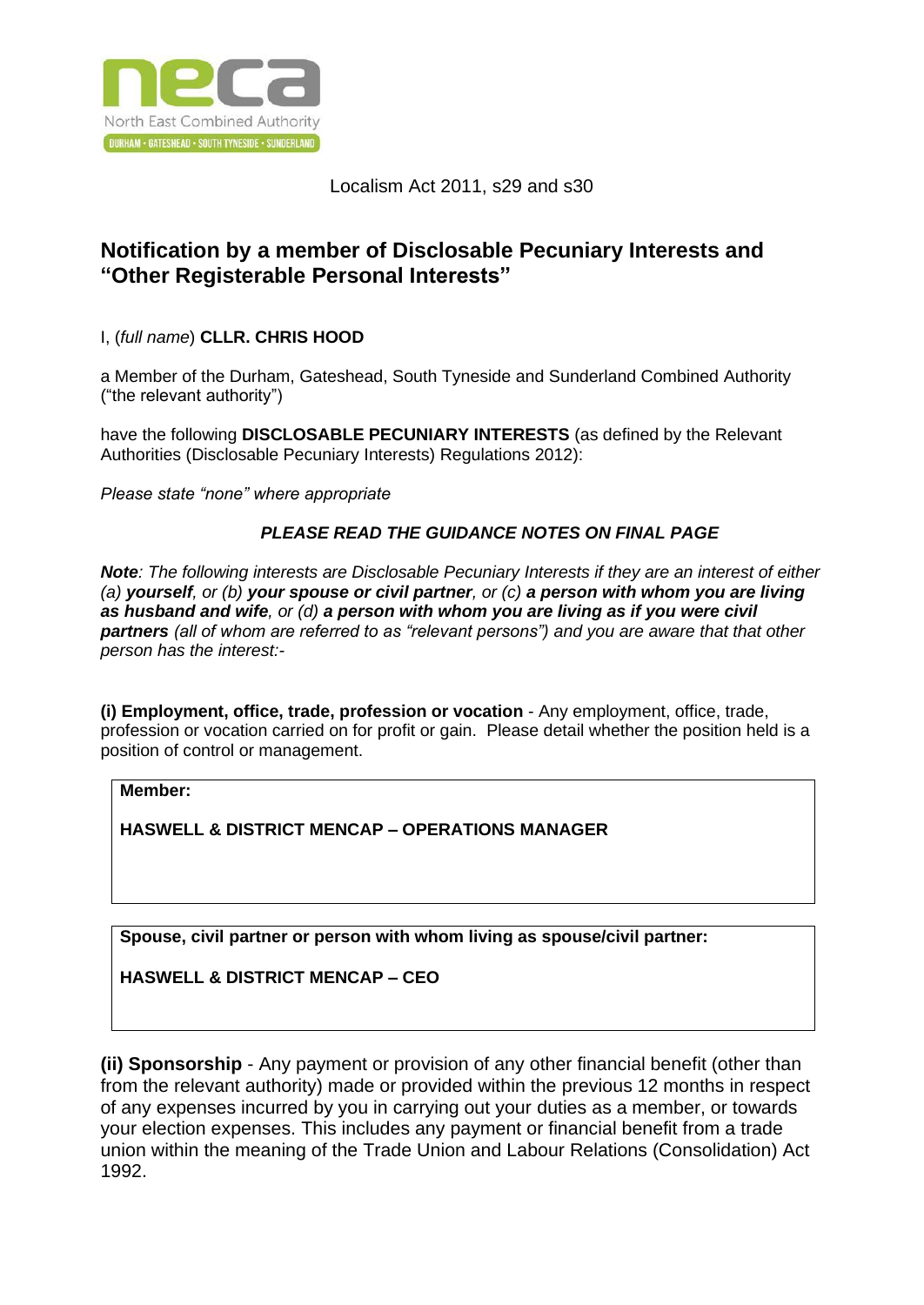### **Member:**

**NONE**

**Spouse, civil partner or person with whom living as spouse/civil partner:**

**NONE**

**(iii) Contracts** - Any contract which is made between the relevant person (or a body in which the relevant person has a beneficial interest) and the relevant authority —

(a) under which goods or services are to be provided or works are to be executed; and

(b) which has not been fully discharged

**Member:**

**NONE**

**Spouse, civil partner or person with whom living as spouse/civil partner:**

**NONE**

**(iv) Land** - Any beneficial interest in land which is within the area of the relevant authority.

**Member:**

**NONE**

**Spouse, civil partner or person with whom living as spouse/civil partner:**

**NONE**

**(v) Licences** - Any licence (alone or jointly with others) to occupy land in the area of the relevant authority for a month or longer.

**Member:**

**NONE**

**Spouse, civil partner or person with whom living as spouse/civil partner:**

**NONE**

**(vi) Corporate tenancies** - Any tenancy where (to your knowledge)—

- (a) the landlord is the relevant authority; and
- (b) the tenant is a body in which the relevant person has a beneficial interest.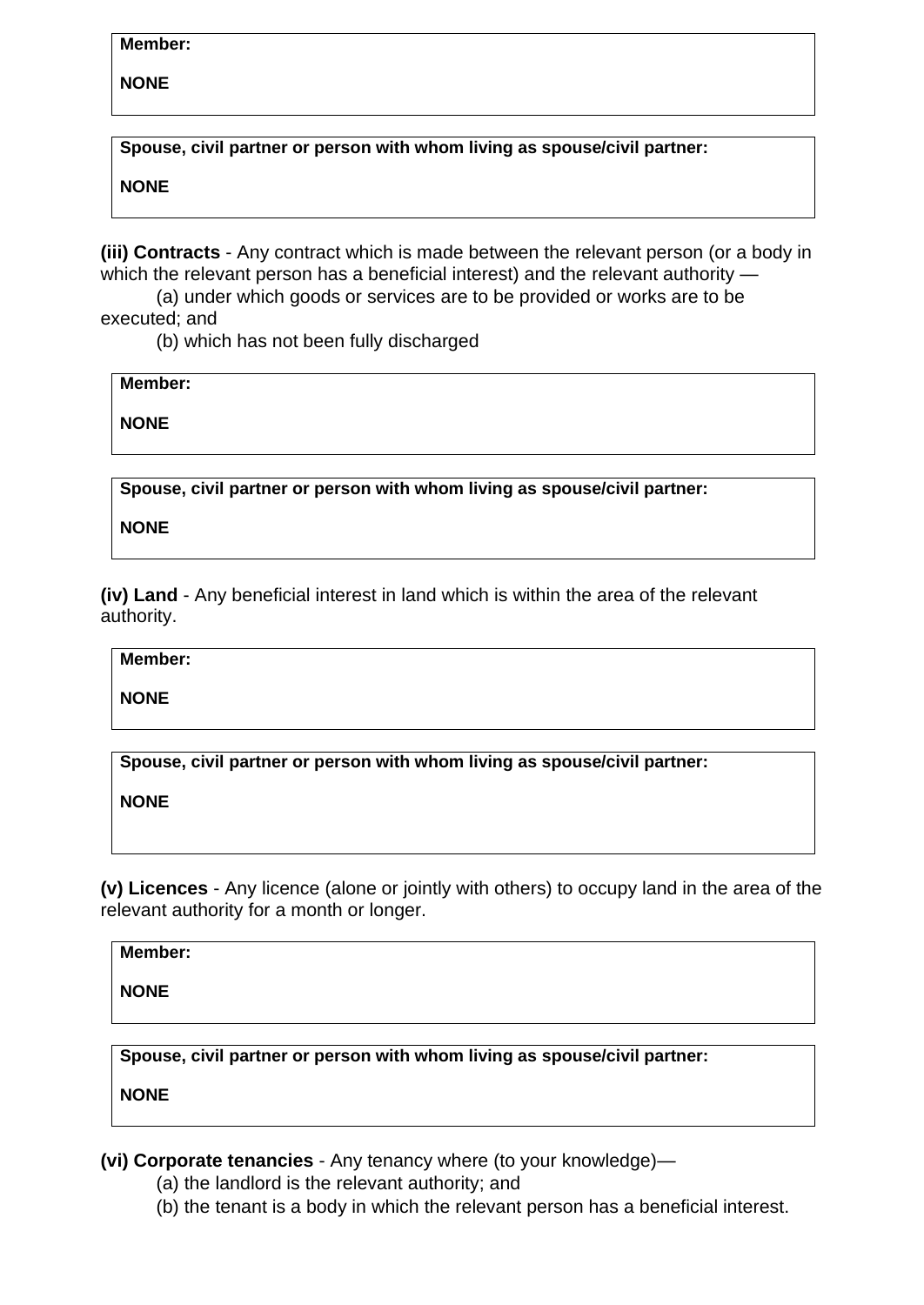#### **Member:**

### **NONE**

**Spouse, civil partner or person with whom living as spouse/civil partner:**

**NONE**

**(vii) Securities** - Any beneficial interest in securities of a body where—

- (a) that body (to your knowledge) has a place of business or land in the area of the relevant authority; and
- (b) either
	- i. the total nominal value of the securities exceeds £25,000 or one hundredth of the total issued share capital of that body; or
	- ii. if the share capital of that body is of more than one class, the total nominal value of the shares of any one class in which the relevant person has a beneficial interest exceeds one hundredth of the total issued share capital of that class.

**Member:**

**NONE**

**Spouse, civil partner or person with whom living as spouse/civil partner:**

**NONE**

I also have the following "**OTHER REGISTERABLE PERSONAL INTERESTS"** (as defined in the relevant authority's Code of Conduct for Members):

*Please state "none" where appropriate*

# *PLEASE READ THE GUIDANCE NOTES ON FINAL PAGE*

*Note: The following interests mean only your interests and not those of your spouse, civil partner or person with whom you are living as spouse/civil partner:-*

(a) I am a member or in a position of general control or management of the following body/ies to which I have been appointed or nominated by the authority.

| w<br>M |
|--------|
|--------|

(b) I am a member or in a position of general control or management of the following body/ies exercising functions of a public nature.

**NONE**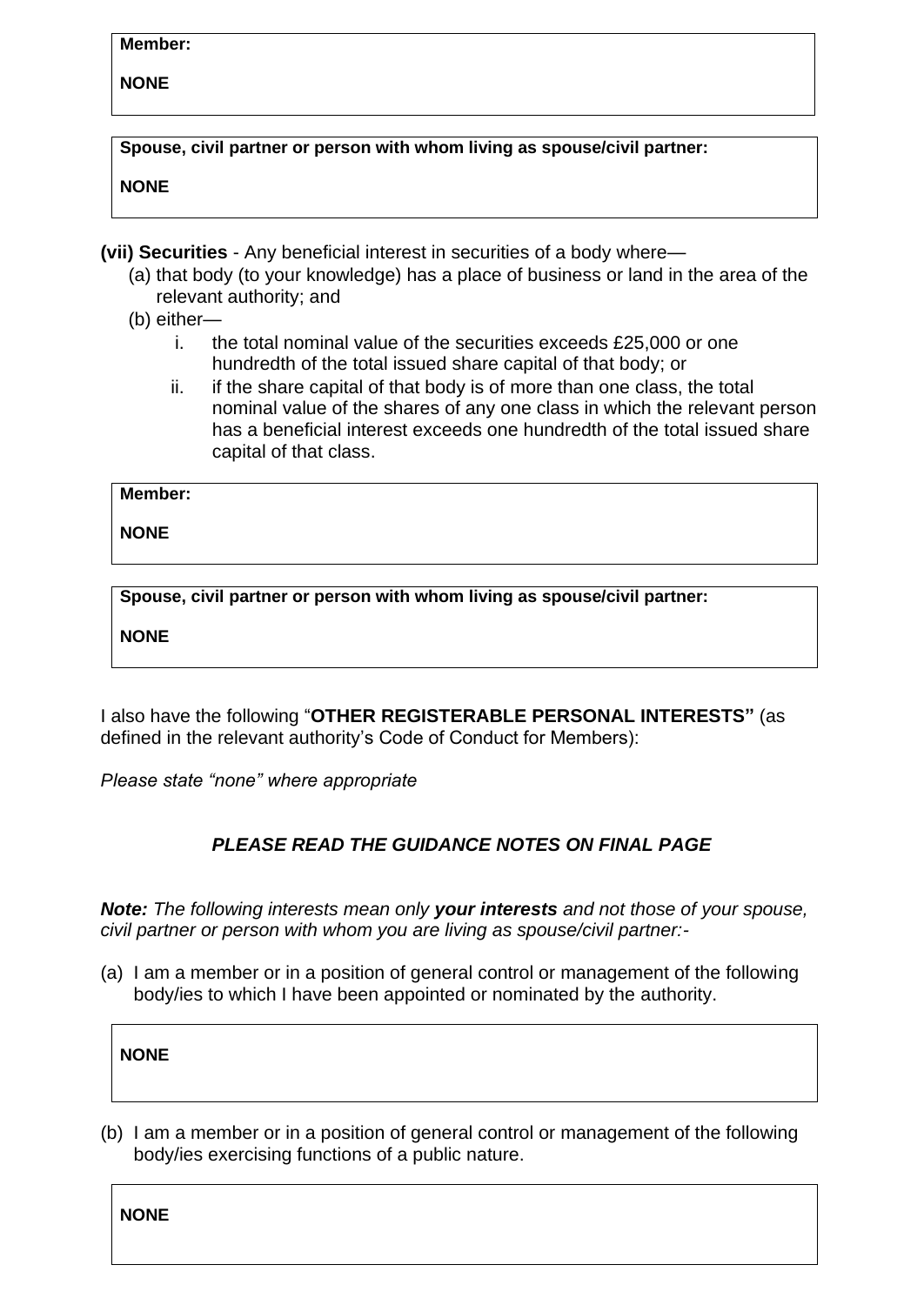(c) I am a member or in a position of general control or management of the following body/ies with charitable purposes.

## **HASWELL & DISTRICT MENCAP**

**NB:** it should be noted that the term 'bodies with charitable purposes' can include organisations which do not fall within the legal definition of a charity. For example, Rotary or Lions clubs or the Freemasons. If you have any queries as to whether you need to register an interest in this (or any other category), then please speak to one of the officers mentioned in the guidance notes at the end of this form.

(a) I am a member or in a position of general control or management of the following body/ies one of whose principal purposes includes the influence of public opinion or policy\*.

### **THE HASWELLS COMMUNITY PARTY (MINOR POLITICAL PARTY WITH THE ELECTORAL COMMISSION)**

\*Including any political party or trade union

(a) Name of any person from whom I have received within the previous three years the offer of a gift or hospitality with an estimated value of more than £50 (whether or not I accepted the offer).

**NONE**

**Date** 08 MARCH 2022

**Signed** CHRIS HOOD

# **GUIDANCE NOTES**

#### **Disclosable Pecuniary Interests**

In the above descriptions, the following words have the following meanings –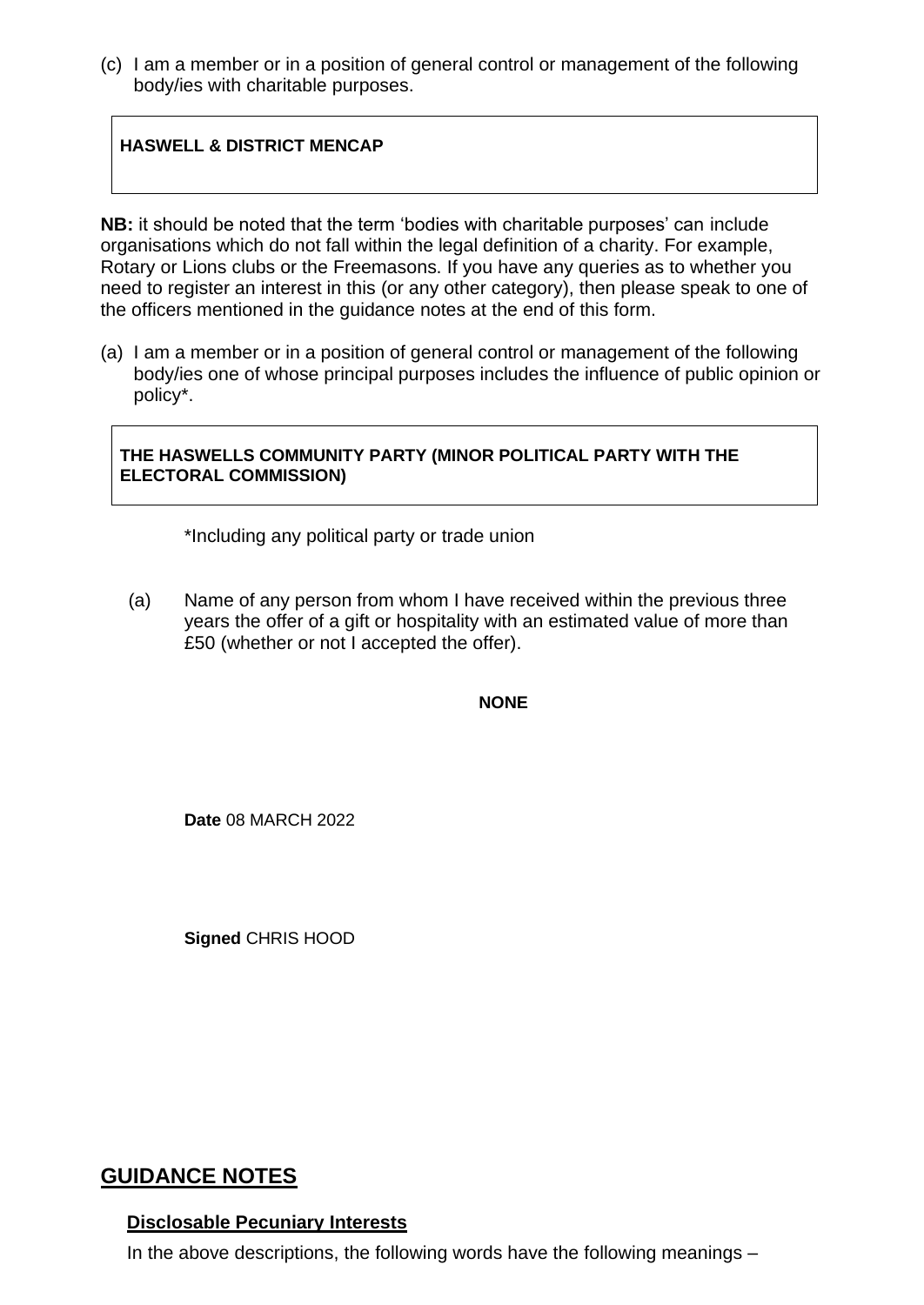**"***body in which the relevant person has a beneficial interest***"** means a firm in which the relevant person is a partner or a body corporate of which the relevant person is a director, or in the securities of which the relevant person has a beneficial interest;

**"***director***"** includes a member of the committee of management of an industrial and provident society;

**"***land***"** excludes an easement, servitude, interest or right in or over land which does not carry with it a right for the relevant person (alone or jointly with another) to occupy the land or to receive income;

**"***relevant authority***"** means the authority of which you are a member;

**"***securities***"** means shares, debentures, debenture stock, loan stock, bonds, units of a collective investment scheme within the meaning of the Financial Services and Markets Act 2000 and other securities of any description, other than money deposited with a building society.

### **Other Registerable Personal Interests**

(a) If the authority has appointed or nominated you as its official representative on any outside body or bodies please set out in this section the name(s) of any such body/ies.

(b) If you are a member, or you hold a position of general control or management, of any other public authority or body (for example, the fire authority for the area) details should be included in this section.

(c) If you are a member, or you hold a position of general control or management, of any charity or similar organisation, details should be included in this section.

NB: it should be noted that the term 'bodies with charitable purposes' can include organisations which do not fall within the legal definition of a charity. For example, Rotary or Lions clubs or the Freemasons. If you have any queries as to whether you need to register an interest in this (or any other category), then please speak to one of the officers mentioned in the guidance notes at the end of this form.

(d) If you are a member, or you hold a position of general control or management, of any organisation whose main purpose is to influence public opinion or policy (for example a lobbying or campaigning group, whether national or local), you should set out the name(s) here.

(e) If you have received the offer of a gift or hospitality with an estimated value of more than £50 (whether or not you accepted the offer), within the previous 3 years, you should set out the name of the person from whom you received it here.

This relates to gifts or hospitality attributable to your position as a member of the authority.

You should also give brief details of the gift or hospitality and indicate whether you accepted or declined it.

### *IF YOU REQUIRE ASSISTANCE TO COMPLETE THIS FORM, PLEASE CONTACT THE MONITORING OFFICER.*